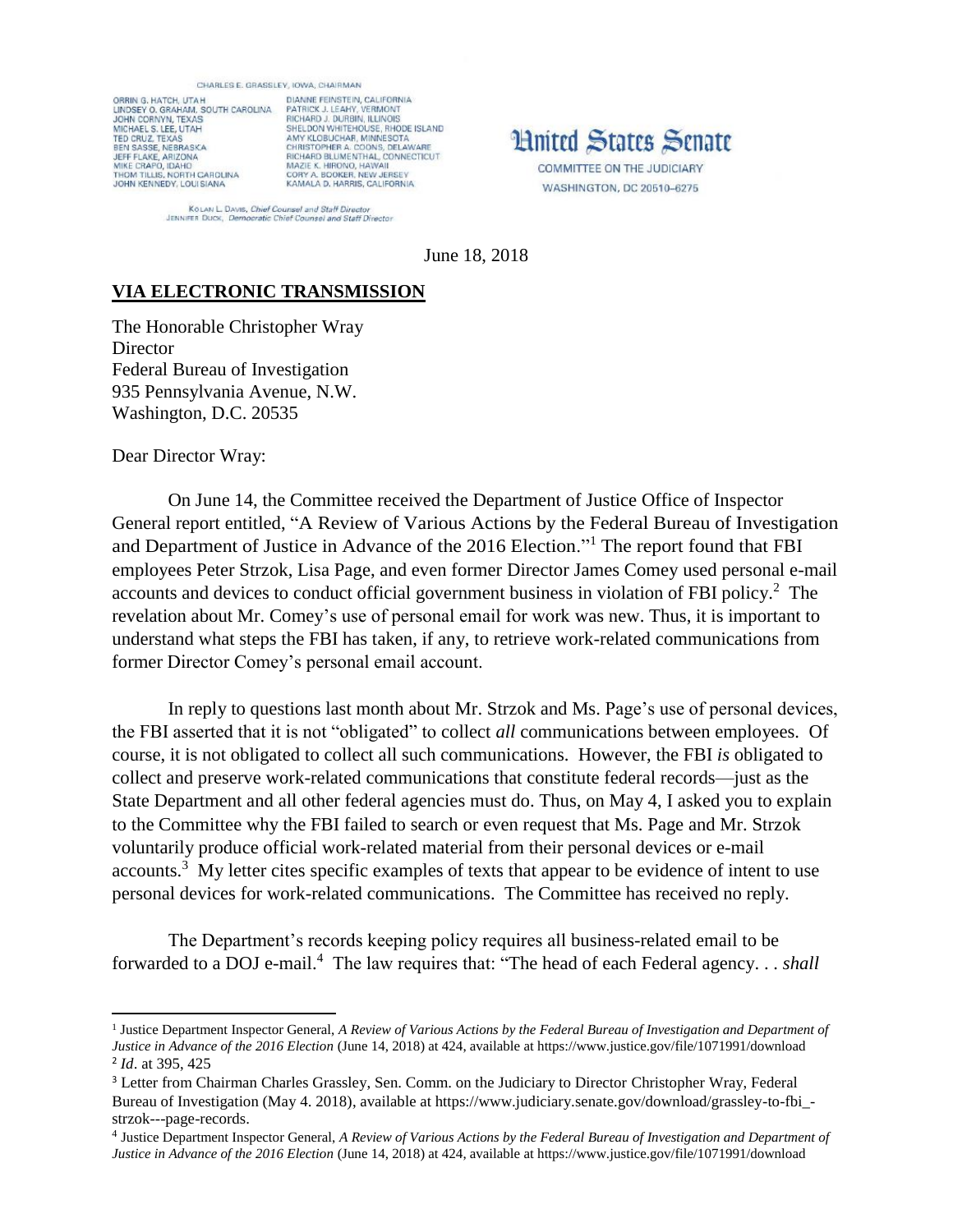initiate action through the Attorney General for the recovery of records the head of the Federal agency knows or has reason to believe have been unlawfully removed from that agency[.]<sup>5</sup>

When the OIG asked former Director Comey if he was concerned about his decision to conduct FBI business on his personal laptop or email, he admitted he was unsure whether he acted in accordance with FBI regulations. He stated, "I don't know. I think so, but I don't know. I remember talking to Jim [Rybicki] about it at one time, and I had the sense that it was okay."<sup>6</sup> DOJ policy states:

In general, DOJ email users should not create or send record emails or attachments using non-official email accounts. However, should exigent circumstances require the use of a personal account to conduct DOJ business, the DOJ email user must ensure that the communicated information is fully captured in a DOJ recordkeeping system within 20 days. If sending the email from a non-official account, the email user must copy his or her DOJ email address as a recipient. If receiving a DOJ business-related email on a nonofficial account, the DOJ email user must forward the business-related email to his or her DOJ email account. Once the user has ensured the capture of the email information in the DOJ account, the DOJ email should be removed from the non-official account.<sup>7</sup>

It is unclear whether this policy applies to text messages, but when texts are federal records, then it should. The OIG found that former Director Comey's use of a personal e-mail account for FBI business was inconsistent with Department policy.<sup>8</sup>

Under 18 U.S.C. § 2071, it is illegal to willfully and unlawfully conceal, remove, or destroy a federal record, even if it is unclassified. However, there are also serious questions about Director Comey's transmission of his memos about conversations with President Trump, some of which contained classified information, to Daniel Richman, Patrick Fitzgerald, and David Kelley. Secretary Clinton alienated thousands of federal records when she used a nongovernment server and email for official work. Many of those records were deleted rather than returned to the State Department when the Department requested them. Some of those records contained classified information. Here, it is appears as if the FBI has not even sought the return of those records.

In attempting to excuse her use of a non-government email system for official business, Secretary Clinton claimed that she copied government accounts on all of her correspondence. However, that turned out to be untrue. According to the Inspector General's report, former Director Comey gave the same explanation for his use of a private Gmail account. However, unlike the Clinton case, there appears to have been no independent verification by the Inspector General or the FBI. Without access to his private account, independent verification is

l

<sup>5</sup> 44 U.S.C. § 3106

<sup>6</sup> Justice Department Inspector General, *A Review of Various Actions by the Federal Bureau of Investigation and Department of Justice in Advance of the 2016 Election* (June 14, 2018) at 426, available at https://www.justice.gov/file/1071991/download 7 *Id*. at 424

<sup>8</sup> *Id*. at xii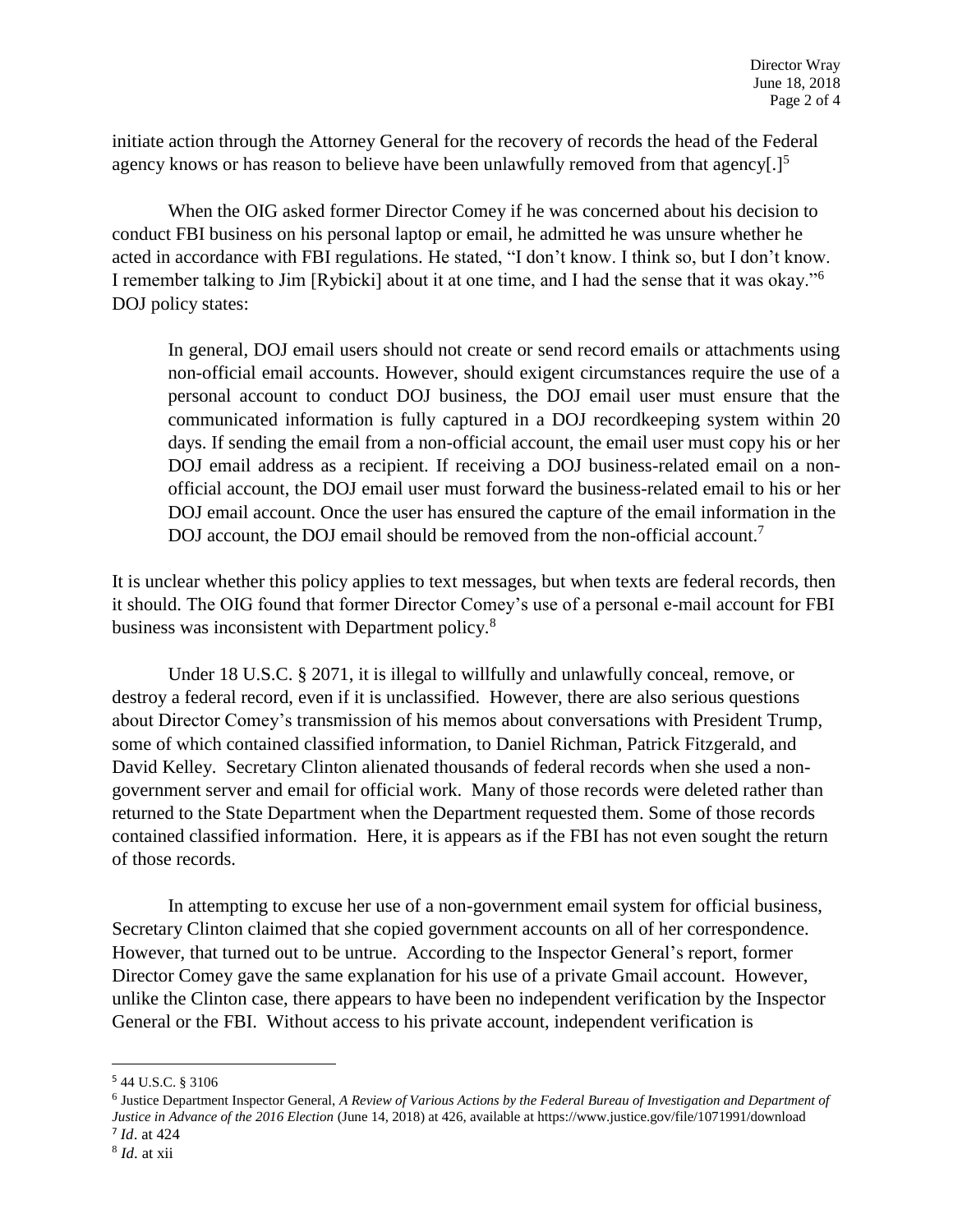impossible. The Justice Department should apply at least as much scrutiny to its own former Director as it applied to the former Secretary of State.

It is disturbing that FBI employees tasked with investigating Secretary Clinton, including the former Director, appear to have engaged in strikingly similar conduct. Although it does not appear as egregious and prolonged, they also used non-government systems for official work. In the FBI's response to the Inspector General's report, it claims, "there is no finding *or indication* that any classified material *ever* transited former Director Comey's, Ms. Page's, or Mr. Strzok's personal devices or accounts."<sup>9</sup> However, unless the FBI has obtained and examined those records, then it simply cannot know one way or the other.

In a Fox News interview, former Director Comey was asked whether the Inspector General had interviewed him about the handling of his memos regarding conversations with President Trump, some of which are now marked classified. Comey replied: "Sure. Yes. . . . has already and I expect a report from them not on the handling of classified information because that's frivolous but on did I comply with policy?" 10

Please answer the following no later than June 29, 2018:

- 1. Has the FBI requested that former Director Comey provide any official work-related material from his personal devices and email accounts or access to those accounts? If not, why not? If so, did he cooperate?
- 2. Has the FBI conducted or attempted to conduct searches of non-FBI-issued communications devices or non-FBI email accounts associated with former Director Comey for official work-related material? If not, why not?
- 3. Do you agree with former Director Comey that the question of whether he transmitted classified information on unclassified systems is "frivolous"?
- 4. Has the FBI taken any steps to secure, retrieve, or clean any classified information transmitted by former Director Comey off of any unclassified computer systems? If so, please explain in detail what steps were taken and when.
	- a. If the answer is yes, then please describe how that answer is consistent with the FBI's claim that there was no "indication" that classified information "ever" transited Director Comey's personal email.

I anticipate that your written reply and most responsive documents will be unclassified. Please send all unclassified material directly to the Committee. In keeping with the requirements of Executive Order 13526, if any of the responsive documents do contain classified information, please segregate all unclassified material within the classified documents; provide all unclassified information directly to the Committee, and provide a classified addendum to the Office of Senate Security. Although the Committee complies with all laws and regulations

 $\overline{\phantom{a}}$ 

<sup>9</sup> *Id*. at Attachment B

<sup>10</sup> *Special Report with Bret Baier Interview with James Comey* (Apr. 26, 2018), available at http://video.foxnews.com/v/5776982597001/?#sp=show-clips (Emphasis added)